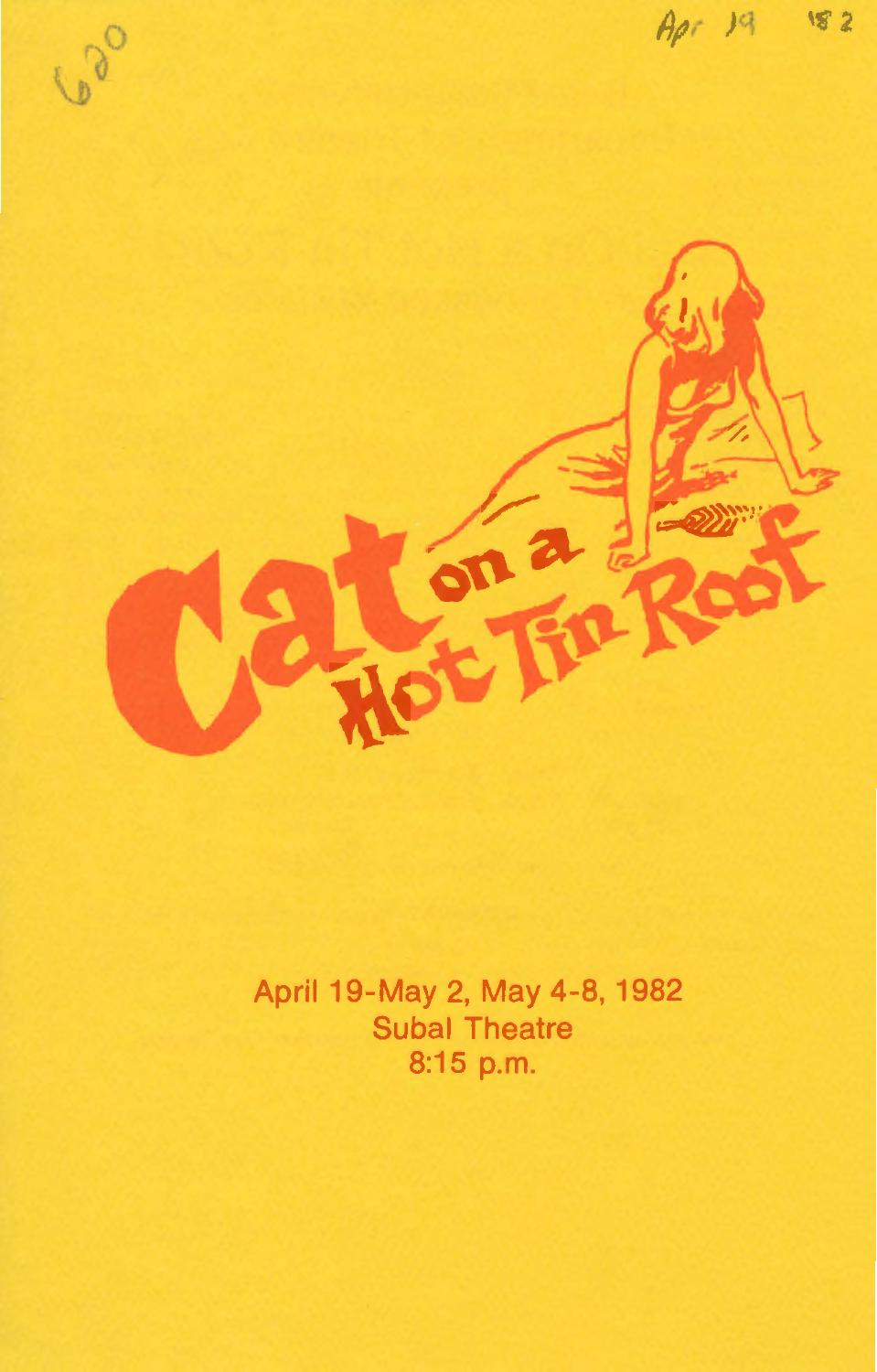# **Boise State University Department of Theatre Arts presents**

# **Cat On a Hot Tin Roof\* by Tennessee Williams**

#### **CAST**

| Jamis Harms, Amy Rand, Miki McElya |
|------------------------------------|

#### **SETTING**

**Time:** Summer of 1957 **Place:** Pollitt Plantation

**Act I**  Early afternoon, the summer of 1957.

Intermission

**Act** II A short time later.

\*Produced with the permission of Dramatists Play Service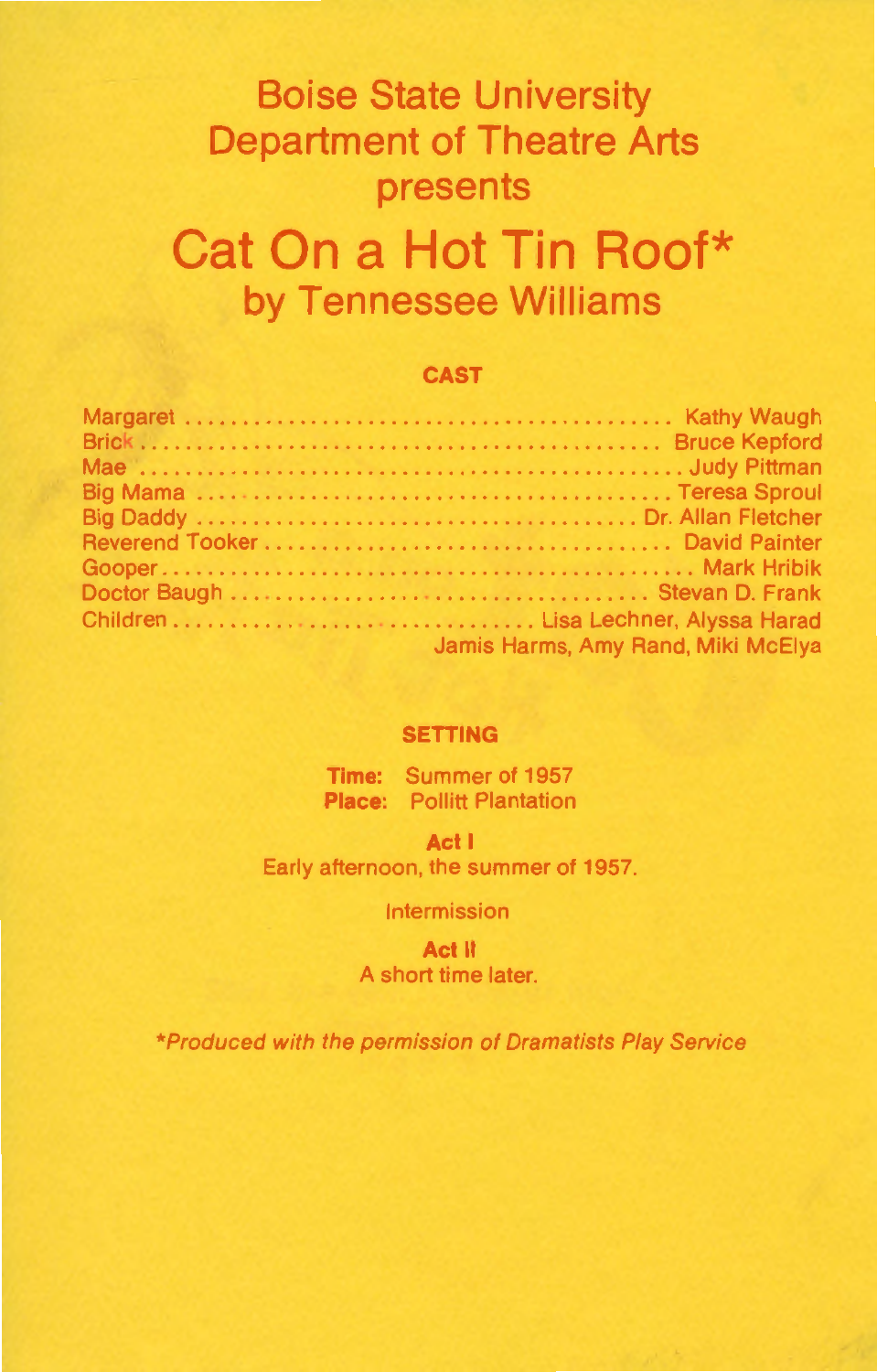#### **PRODUCTION STAFF**

| Costume DesignerGuen Omeron                       |                            |
|---------------------------------------------------|----------------------------|
| Costume Supervisor Stephen R. Buss                |                            |
| House Supervisor  William E. Shankweiler          |                            |
| Publicity Director and Assistant C. E. Lauterbach |                            |
| <b><i>Contract of the Second Seconds</i></b>      | and P. Kathy Robran        |
|                                                   |                            |
|                                                   |                            |
|                                                   | David Painter, Ron Gilmore |
|                                                   |                            |
|                                                   |                            |

#### **PRODUCTION CREWS**

**Setting**  Judy Pittman, David Painter, Louard Crumbaugh Ill, Chris Anderson

**Lights**  Chris Anderson, Shannon Ragland

**Costume**  Guen Omeron, Saundra Mock, Stevan Frank, Teresa Sproul, Violet Lynch

**Sound**  David Painter, Violet Lynch

**Publicity**  P. Kathy Robran

**Properties**  Kendall Bagnard, Sandy Cavanaugh

**Special Acknowledgements:** Wicker World, Deseret Industries, Paul Gainer, Bennett's Paint and Glass, John Elliott, Boise merchants who displayed production posters, and Boise Orthopedic Clinic.